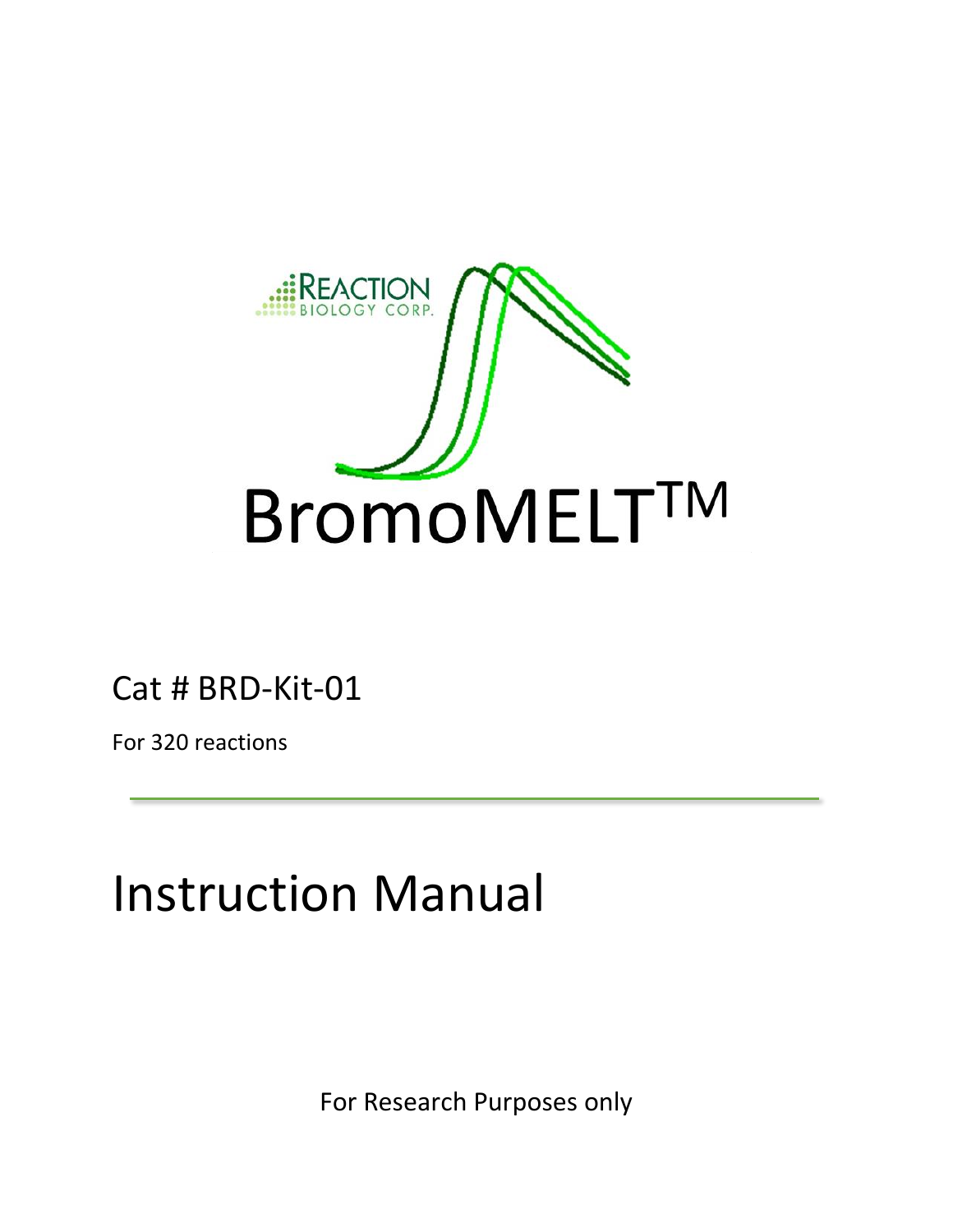#### **Description**

The BromoMELT<sup>™</sup> assay kit is designed for profiling compound binding to a collection of human bromodomain proteins (Fig 1). BromoMELT™ is a thermal stability assay (TSA), where heat-induced protein denaturation exposes hydrophobic surfaces that interact with a dye, thereby increasing its fluorescence. A plot of fluorescence versus the gradually increasing temperature is analyzed to obtain a melting temperature (Tm), represented by an inflection point of the curve. Interaction between the protein and a ligand increases protein stability, leading to an increase in Tm. 11 denaturation exposes hydrophobic surfaces that interact with a dye, thereby increasing it<br>
2 a 4 5 6 7 8 9 10 11 11 16 PMD2-1 | BRD2-2 | BRD2- | ATAD2 | ATAD2 | ATAD2 | TAF1-1 | TAF1-2 | TAF1<br>
19 11 11 11 11 12 11 11 11

|   | 2                  | 3             | 4                       | 5             | 6                 |                       | 8                | 9                     | 10                   | 11                   |  |
|---|--------------------|---------------|-------------------------|---------------|-------------------|-----------------------|------------------|-----------------------|----------------------|----------------------|--|
|   | Buffer             | <b>BRD2-1</b> | <b>BRD2-2</b>           | BRD2-         | ATAD <sub>2</sub> | ATAD <sub>2</sub>     | ATAD2B           | <b>TAF1-1</b>         | <b>TAF1-2</b>        | TAF1-2               |  |
| A | blank              | (His)         | (His)                   | Tndm (His)    | (GST)             | (His)                 | (His)            | (His)                 | (GST)                | (His)                |  |
| B | CECR <sub>2</sub>  | <b>BRD3-1</b> | <b>BRD3-2</b>           | BRD3-Tndm     | BRD1 (His)        | BRD7                  | BRD9 (His)       | TAF1L-1               | TAF1L-1              | <b>TAF1L-2</b>       |  |
|   | (GST)              | (His)         | (His)                   |               |                   | (GST)                 |                  | (GST)                 | (His)                | (His)                |  |
|   | <b>BPTF-IPHD-</b>  | <b>BRD4-1</b> | <b>BRD4-2</b>           | BRD4-Tndm     | BRPF1a            | BRPF1b                | BRPF3            | TAF1L-                |                      | TAF1-Tndm PHIP-Tndm  |  |
|   | BRD] (His)         | (His)         | (His)                   | (His)         | (His)             | (His)                 | (His)            | Tndm                  | (His)                | (GST)                |  |
| D | BPTF-IPHD-         | <b>BRD4-1</b> | BRDT-2<br><b>BRD4-2</b> |               | BAZ2A             | <b>SP100</b><br>BAZ2B |                  | ZMYND8[PHD-           | <b>PB1-1</b>         | <b>PB1-2 (His)</b>   |  |
|   | BRD](GST)          | (GST)         | (GST)                   | (GST)         | (HIS)             | (His)                 | (GST)            | <b>BRDJ-GST</b>       | (GST)                |                      |  |
|   | BPTF-              | BRDT-1        | BRDT-2                  | BRDT-Tndm     | SP100 (His)       | <b>SP110c</b>         | SP140 (His)      | <b>PB1-3</b>          | <b>PB1-4 (His)</b>   | $PB1-5$ (His)        |  |
| E | [BRD](His)         | (His)         | (His)                   | (His)         |                   | (GST)                 |                  | (His)                 |                      |                      |  |
| F | KAT <sub>2</sub> A | Buffer        | BAZ1B                   | <b>BRD8-1</b> | <b>SP140L</b>     | TRIM24                | MLL-[PHD-        | <b>PB1-6</b>          | SMARCA <sub>2a</sub> | SMARCA <sub>2a</sub> |  |
|   | (His)              | blank         | (His)                   | (tagless)     | (His)             | (His)                 | <b>BRD</b> ]-his | (GST)                 | (GST)                | (HIS)                |  |
| G | KAT2B              | <b>BRD8-1</b> | BRWD1-2                 | BRWD3-2       | TRIM33a           | TRIM33a               | TRIM28           | SMARCA <sub>2</sub> b | SMARCA4              | SMARCA4              |  |
|   | (His)              | (his)         | (His)                   | (GST)         | (GST)             | (His)                 | (GST)            | (GST)                 | (GST)                | (His)                |  |
| H | KAT2B              | <b>CREBBP</b> | EP300 (His)             | PHIP-2        |                   | TRIM66                | TRIM28           | BAZ1A                 | ASH <sub>1L</sub> -  | GST alone            |  |
|   | (GST)              | (His)         |                         | (His)         | (His)             | (His)                 | (His)            | (His)                 | [BRD](GST)           |                      |  |
|   | Subfamily 1        | Subfamily 2   | Subfamily 3             |               | Subfamily 4       | Subfamily 5           | Subfamily 6      | Subfamily 7           | Subfamily 8          |                      |  |

**Figure 1.** BromoMELT components. Concentrations of individual bromodomains vary and have been optimized for each protein to provide sufficient signal in the TSA assay. Each protein is supplied as a 10x stock.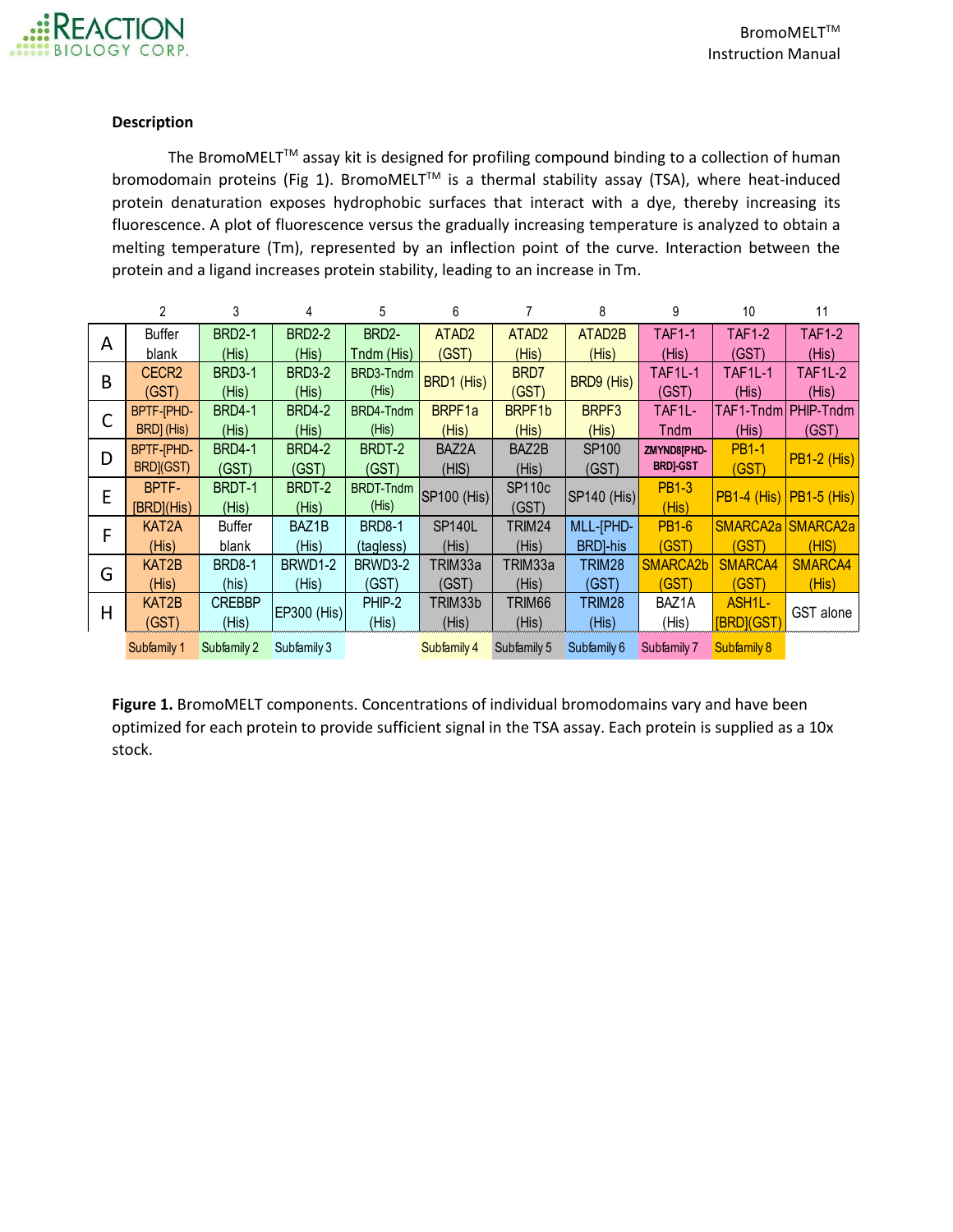

## **Kit Components**

All kit components are shipped on dry ice. Upon receipt, store individual items as shown in the table below. **Avoid freeze thaw cycles for protein components**. The reagents included in the kit are sufficient to perform four assays per protein with a total of 320 main reactions and 6 pre-test reactions.

| Component                                              | Quantity       | <b>Storage</b><br>temperature |  |  |
|--------------------------------------------------------|----------------|-------------------------------|--|--|
| 10x Protein stock plate, 10 µL of each protein         | 1              | $-80^{\circ}$ C               |  |  |
| Protein dilution buffer, 2.5x concentrated<br>solution | $1.2$ ml       | $-20^{\circ}$ C               |  |  |
| Reaction buffer, 5x concentrated solution              | $1.1$ ml       | $-20^{\circ}$ C               |  |  |
| 5000x SYPRO <sup>®</sup> Orange                        | $8 \mu L$      | $-20^{\circ}$ C               |  |  |
| Control compound mix                                   | $5 \mu L$      | $-20^{\circ}$ C               |  |  |
| 100% DMSO                                              | $10 \mu L$     | $-20^{\circ}$ C               |  |  |
| 384 well qPCR plate                                    | 1              | <b>RT</b>                     |  |  |
| clear seal, large                                      | $\overline{1}$ | <b>RT</b>                     |  |  |
| Empty 96 well plate for reaction mix<br>dispensing     | 1              | RT                            |  |  |
| 96 well dispensing guide                               | 1              | RT                            |  |  |
| <b>Optional pre-test:</b>                              |                |                               |  |  |
| 5x pre-test protein                                    | $30 \mu L$     | $-80^{\circ}$ C               |  |  |
| clear seal, small                                      | 1              | RT                            |  |  |

# **Components required but not supplied**

Centrifuge with plate-compatible baskets

Real time PCR/qPCR instrument

Multichannel micropipettor (to dispense 12 µL aliquots)

400x Stock(s) of Test Compound in DMSO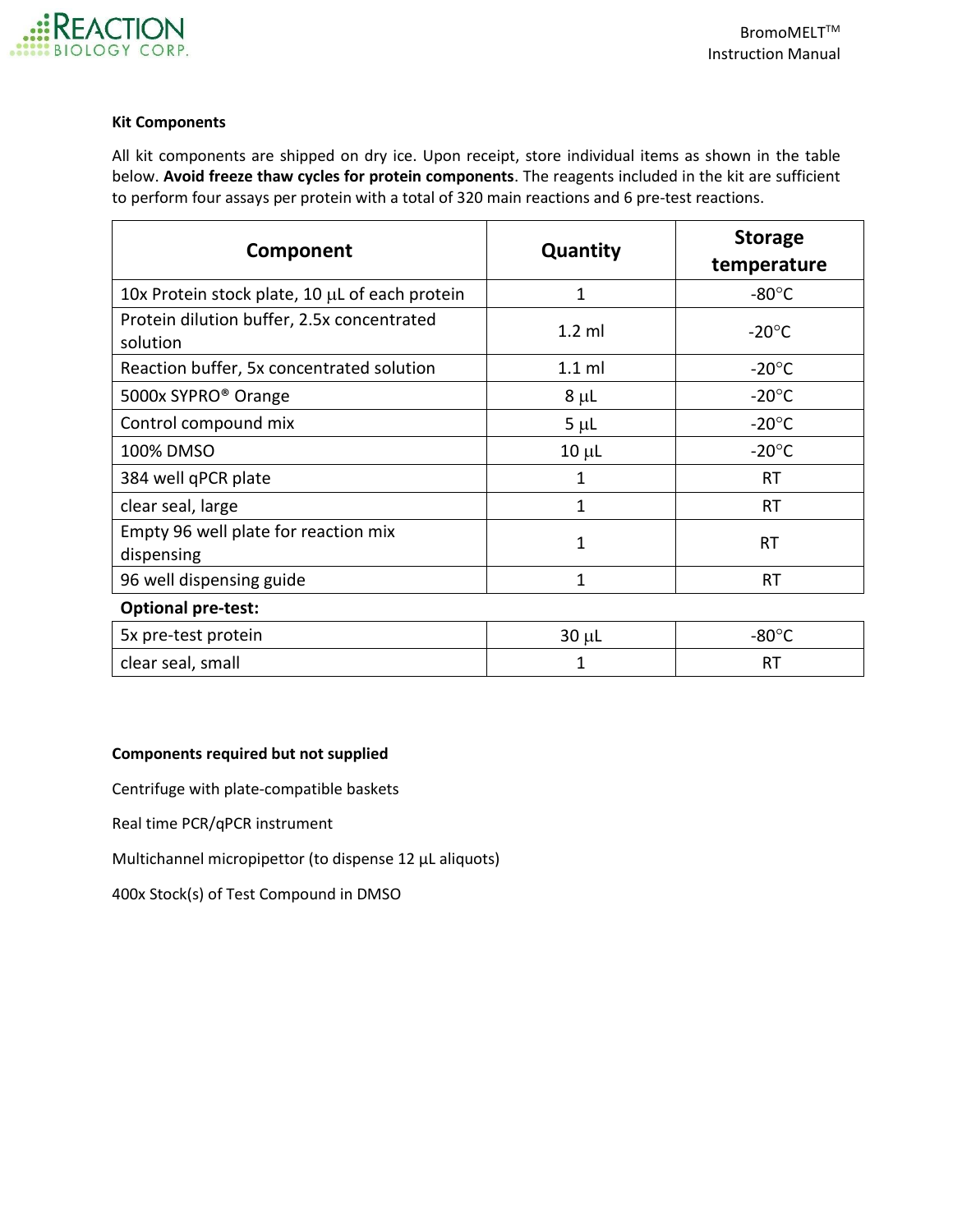

## **Pre-test protocol (optional):**

# **If you do not perform TSA assays routinely, perform a pre-test run to ensure that the instrument is set up correctly and acceptable melt curves are obtained.**

- 1. Thaw pre-test protein on ice. Once thawed, hand-mix gently and briefly spin the tube in a centrifuge to collect the contents on the bottom.
- 2. Prepare 200  $\mu$ L of 1x reaction buffer.
- 3. Prepare 50 µL of 50x solution of SYPRO® Orange (Life Technologies) from 5000x stock in 1x reaction buffer.
- 4. Pipette 3  $\mu$ L of 5x pre-test protein solution into 6 wells in columns 1-2 (A) or 23-24 (B) as show below.



**Figure 2.** Pre-test plate set-up

**NOTE:** The plate can be heated several times without affecting performance.

5. Mix reaction buffer with 50x SYPRO® Orange stock and pipette 12  $\mu$ L into wells containing the pre-test protein.

|                               | Volume in µL |             |  |  |  |  |  |  |
|-------------------------------|--------------|-------------|--|--|--|--|--|--|
| Component                     | Mix/well     | Mix/8 wells |  |  |  |  |  |  |
| 1x Buffer                     | 10.5         | 94.5        |  |  |  |  |  |  |
| 50x SYPRO <sup>®</sup> Orange | 1.5          | 13.5        |  |  |  |  |  |  |
|                               |              |             |  |  |  |  |  |  |
| Total:                        | 12           | 108         |  |  |  |  |  |  |

6. Seal reaction wells using a small seal (provided) and run the TSA assay protocol.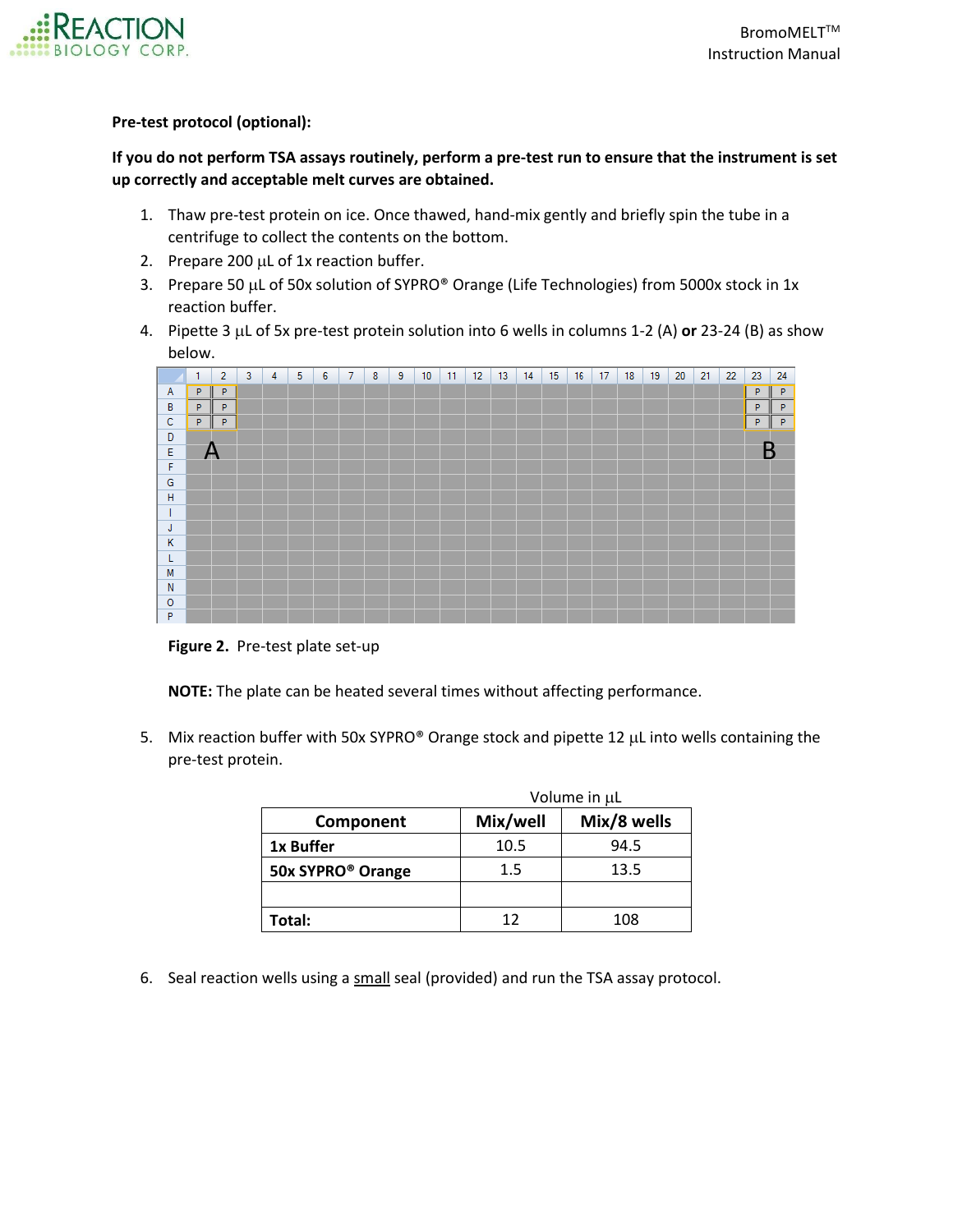

# **Suggested qPCR protocol:**

# **Temperature Settings:**

Hold at 25°C for 10 sec

Melt: Increase temperature from 25°C to 80°C in 0.5°C increments, holding each temperature for 30 sec

# **Fluorescence Readings:**

Select appropriate channel according to the instrument being used:

Excitation wavelength range: 450-490 nm

Emission wavelength range: 560-580 nm

Read fluorescence after each 0.5°C step

# **Expected result:**

The figure below shows the expected melt curve for the pre-test protein. The absolute values for Relative Fluorescence Units (RFU) will likely vary depending on the instrument used, but the signal is expected to be several fold above the background with  $T_m$  of 51°C.

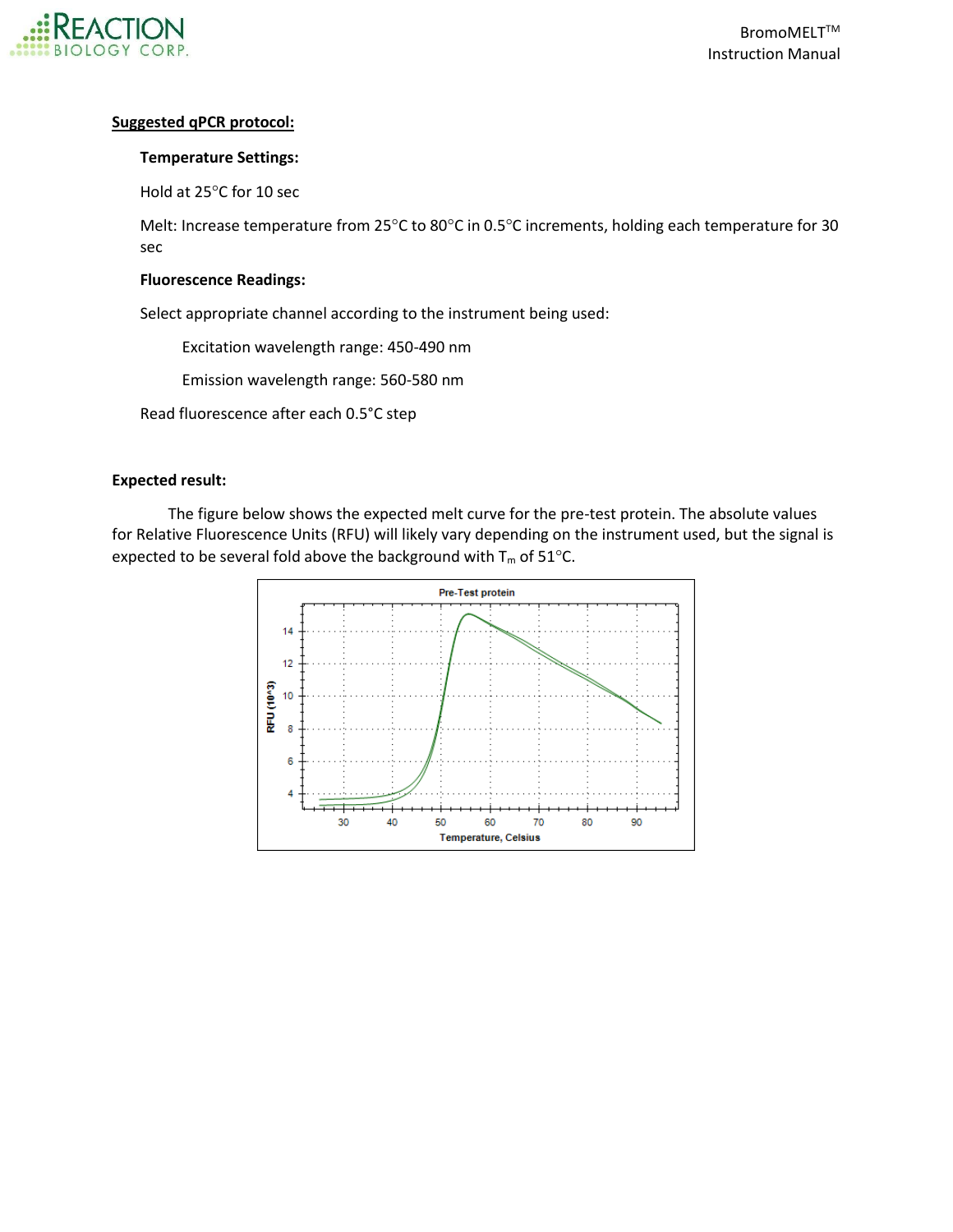

## **Main Reaction Protocol**

- 1. Thaw protein stock plate on ice.
- 2. Prepare 2-3 ml of 1x protein dilution buffer by mixing 2.5x stock with  $dH_2O$ .
- 3. Prepare 5x protein solutions: Dispense 10 µL of 1x protein dilution buffer to each well in columns 2-11 of protein stock plate. Mix gently by pipetting.
- 4. Spin the plate for 1 min at 1000 rpm and, if not using immediately, return to ice.
- 5. Dispense 3 µL of each bromodomain into four adjacent wells of 384 well RT-PCR plate as shown below. Spin the plate for 1 min and place on ice.

| 2. Control mix<br>1. DMSO       |                      |  |   |   |   |            |   |   |                |    |    |    |    |    |    |    |    |    |    |    |    |    |    |    |
|---------------------------------|----------------------|--|---|---|---|------------|---|---|----------------|----|----|----|----|----|----|----|----|----|----|----|----|----|----|----|
| 3. Compound C1   4. Compound C2 |                      |  |   |   |   |            |   |   |                |    |    |    |    |    |    |    |    |    |    |    |    |    |    |    |
|                                 | $\overline{2}$<br>J. |  | 3 | 4 | 5 | $\epsilon$ | 7 | 8 | $\overline{9}$ | 10 | 11 | 12 | 13 | 14 | 15 | 16 | 17 | 18 | 19 | 20 | 21 | 22 | 23 | 24 |
| $\mathsf{A}$                    |                      |  | U |   |   |            |   |   | U              | U  |    |    |    |    |    |    |    |    |    | υ  | U  | U  |    |    |
| B                               |                      |  |   |   |   |            |   |   |                |    |    |    |    |    |    |    |    |    |    |    |    | U  |    |    |
| C                               |                      |  | U |   |   |            |   |   |                |    |    |    |    |    |    |    |    |    |    |    |    | U  |    |    |
| D                               |                      |  | υ |   |   |            |   |   |                |    |    |    |    |    |    |    |    |    |    |    |    | U  |    |    |
| E                               |                      |  | U |   |   |            |   |   |                |    |    |    |    |    |    |    |    |    |    |    |    | U  |    |    |
| F                               |                      |  | U |   |   |            |   |   |                |    |    |    |    |    |    |    |    |    |    |    |    | U  |    |    |
| G                               |                      |  | U |   |   |            |   |   |                |    |    |    |    |    |    |    |    |    |    |    |    | U  |    |    |
| H                               |                      |  | υ |   |   |            |   |   |                |    |    |    |    |    |    |    |    |    |    |    |    | U  |    |    |
|                                 |                      |  | U |   |   |            |   |   |                |    |    |    |    |    |    |    |    |    |    |    |    | U  |    |    |
| J                               |                      |  |   |   |   |            |   |   |                |    |    |    |    |    |    |    |    |    |    |    |    | U  |    |    |
| $\mathsf K$                     |                      |  | U |   |   |            |   |   |                |    |    |    |    |    |    |    |    |    |    |    |    | U  |    |    |
| L                               |                      |  |   |   |   |            |   |   |                |    |    |    |    |    |    |    |    |    |    |    |    | U  |    |    |
| M                               |                      |  | U |   |   |            |   |   |                |    |    |    |    |    |    |    |    |    |    |    |    | U  |    |    |
| N                               |                      |  | υ |   |   |            |   |   |                |    |    |    |    |    |    |    |    |    |    |    |    | U  |    |    |
| $\circ$                         |                      |  | U |   |   |            |   |   |                |    |    |    |    |    |    |    |    |    |    |    |    | U  |    |    |
| P                               |                      |  | U |   |   |            |   |   |                |    |    |    |    |    |    |    |    |    |    |    |    | U  |    |    |

**Figure 3**: Main reaction plate set-up.

- 6. Prepare four tubes that will contain reaction buffer and SYPRO® Orange plus one of the following: a) DMSO, b) control compound mix c) 400x stock of test compound in DMSO for final concentration #1 (C1), d) 400x stock of test compound in DMSO for final concentration #2 (C2). You can either run 2 concentrations of your compound (10 and 25  $\mu$ M for example) or a single concentration in duplicate  $(C1 = C2)$ .
- 7. For each of the four tubes, combine 240  $\mu$ L of 5x reaction buffer, 955  $\mu$ L of deionized water, 1.5  $\mu$ L 5000x SYPRO® Orange and 3.75  $\mu$ L of DMSO or compound(s). Ensure that your compound stock concentration is at least 10 mM and that equivalent volumes of DMSO, Control mix and test compound in DMSO are added to reaction mixes. DMSO is known to weakly bind and stabilize bromodomains, so its effects will later need to be subtracted out when calculating a  $\Delta$ Tm value.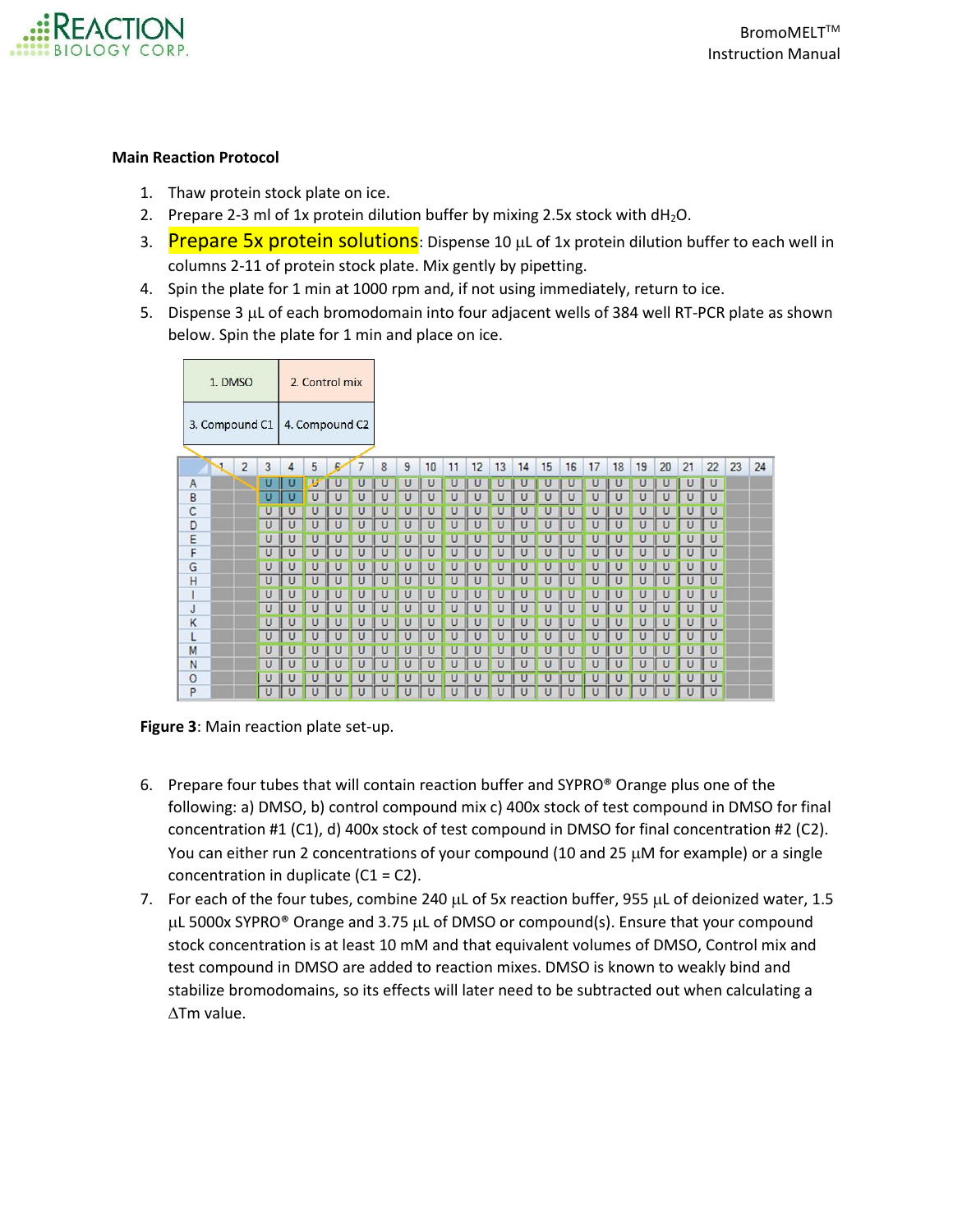

|                                 | Volume in µL |       |                  |       |  |  |  |  |  |  |
|---------------------------------|--------------|-------|------------------|-------|--|--|--|--|--|--|
| Component                       | Mix 1        | Mix 2 | Mix <sub>3</sub> | Mix 4 |  |  |  |  |  |  |
| <b>5x Buffer</b>                | 240          | 240   | 240              | 240   |  |  |  |  |  |  |
| 5000x SYPRO <sup>®</sup> Orange | 1.5          | 1.5   | 1.5              | 1.5   |  |  |  |  |  |  |
| <b>DMSO</b>                     | 3.75         | x     | x                | x     |  |  |  |  |  |  |
| <b>Control Mix</b>              | x            | 3.75  | X                | x     |  |  |  |  |  |  |
| 400x C1 Test Compound           | X            | X     | 3.75             | X     |  |  |  |  |  |  |
| 400x C2 Test Compound           | x            | x     | x                | 3.75  |  |  |  |  |  |  |
| water                           | 955          | 955   | 955              | 955   |  |  |  |  |  |  |
| Total                           | 1200         | 1200  | 1200             | 1200  |  |  |  |  |  |  |

8. Dispense 118  $\mu$ L of each mix into 10 wells of a single row of the empty 96 well plate (supplied).



9. Optional: If desired, use dispensing guide to isolate destination wells for each mix by fixing it in place using lab tape. To dispense Mix 1, align top left well of the guide with well A1 of the qPCR plate. Visible wells in columns 2-11 are destination wells for Mix 1 (Fig 4 A). For Mix 2, align top left well of guide with A2; Mix 3 – B1 and Mix 4 - B2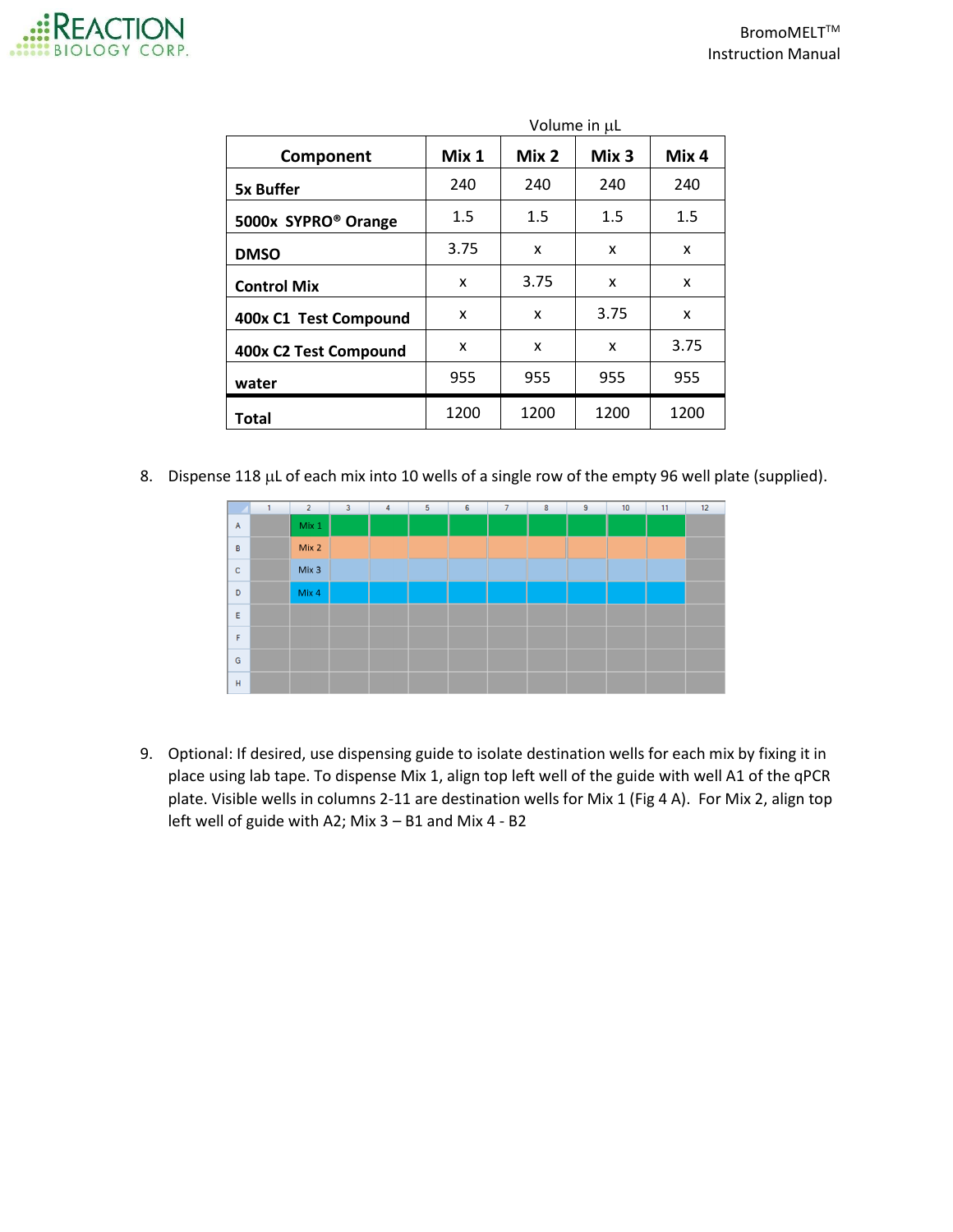



**Figure 4**. Destination wells for Mix 1 are isolated on the reaction plate by using the dispensing guide and are shown in green in (A). Destination wells for all four mixes are color coded in (B)

- 10. Dispense 12  $\mu$ L of each reaction mix to the destination wells. Mixing is optional.
- 11. Repeat for all four reaction mixes.
- 12. Spin the plate for 1 minute at 1000 rpm
- 13. Seal the plate using provided clear seal. Take care not to touch the surface of the seal.
- 14. Run the TSA protocol.

#### **Suggested qPCR protocol:**

#### **Temperature Settings:**

Hold at 25°C for 10 sec

Melt: Increase temperature from 25°C to 80°C in 0.5°C increments, holding each temperature for 30 sec

#### **Fluorescence Readings:**

Select appropriate channel according to the instrument being used:

Excitation wavelength range: 450-490 nm

Emission wavelength range: 560-580 nm

Read fluorescence after each 0.5°C step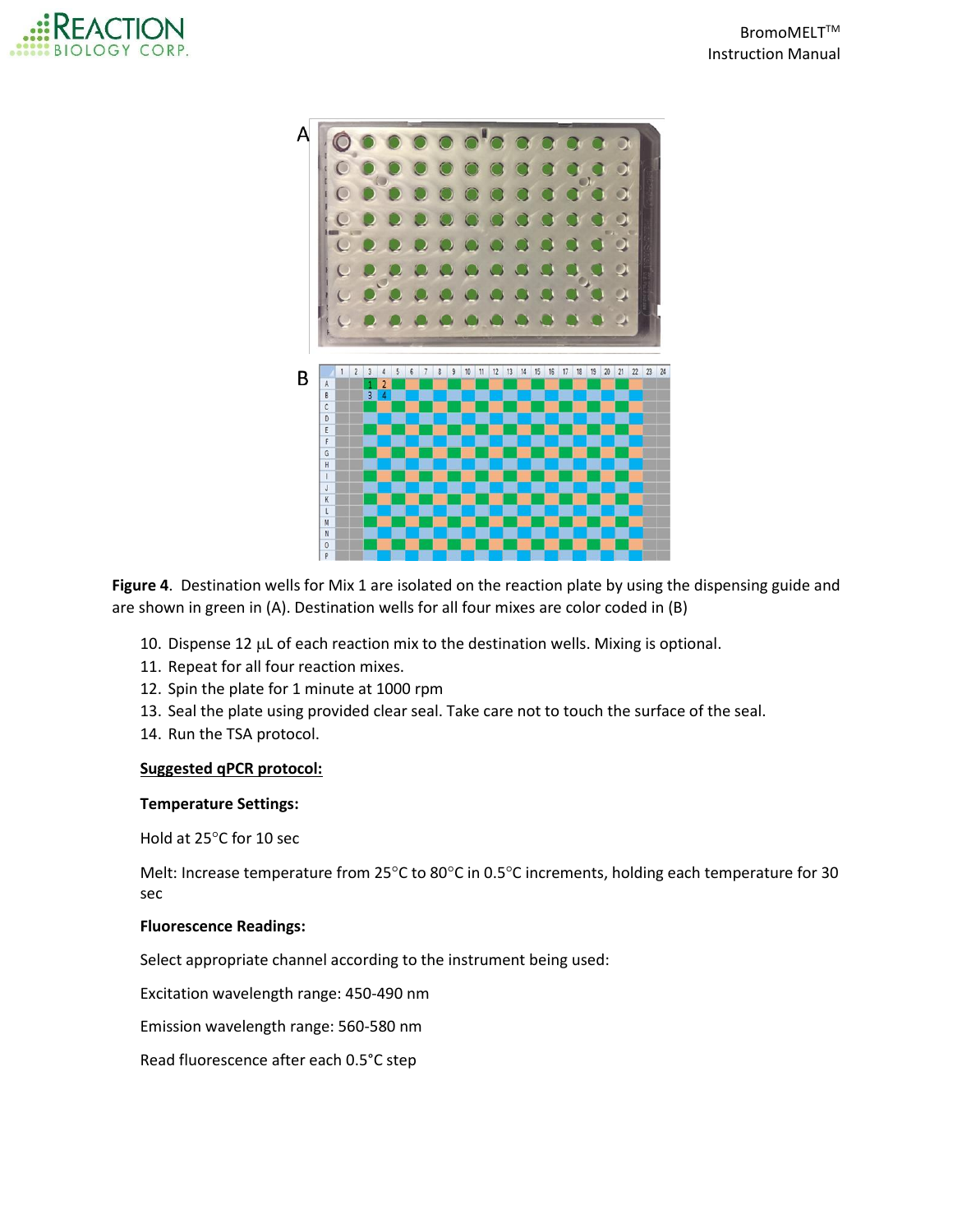

# **Suggested Data Analysis.**

# **Determining Tm's**

Using your instrument's software, extract the inflection point of each melt curve. Each of these will represent the protein's melting temperature (Tm) under a particular assay condition (e.g. only DMSO present or test compound (added in DMSO) at concentration #1 (C1) etc.).

Alternatively, Tm's may be determined from the raw fluorescence vs. temperature data, by means of a straightforward spreadsheet analysis. (See Fig. 5).

- 1. Using spreadsheet software, paste your data as shown in Figure 5A (Column A temperature; Column B – RFU)
- 2. Starting in cell C6, enter the formula [=SLOPE(B2:B6,A2:A6)]. Copy to the end of the dataset.
- 3. Starting in cell D6, enter the formula [=Average(A2:A6)]. Copy to the end of the dataset.
- 4. The highest value of the slope in column C will correspond to Tm.
- 5. Alternatively, a plot of average T vs Slope will show the Tm as a highest point of the curve.



**Figure 5**. Manual Tm calculation set up (A). Representative plot of Average T vs Slope (B) showing Tm as the highest point of the curve.